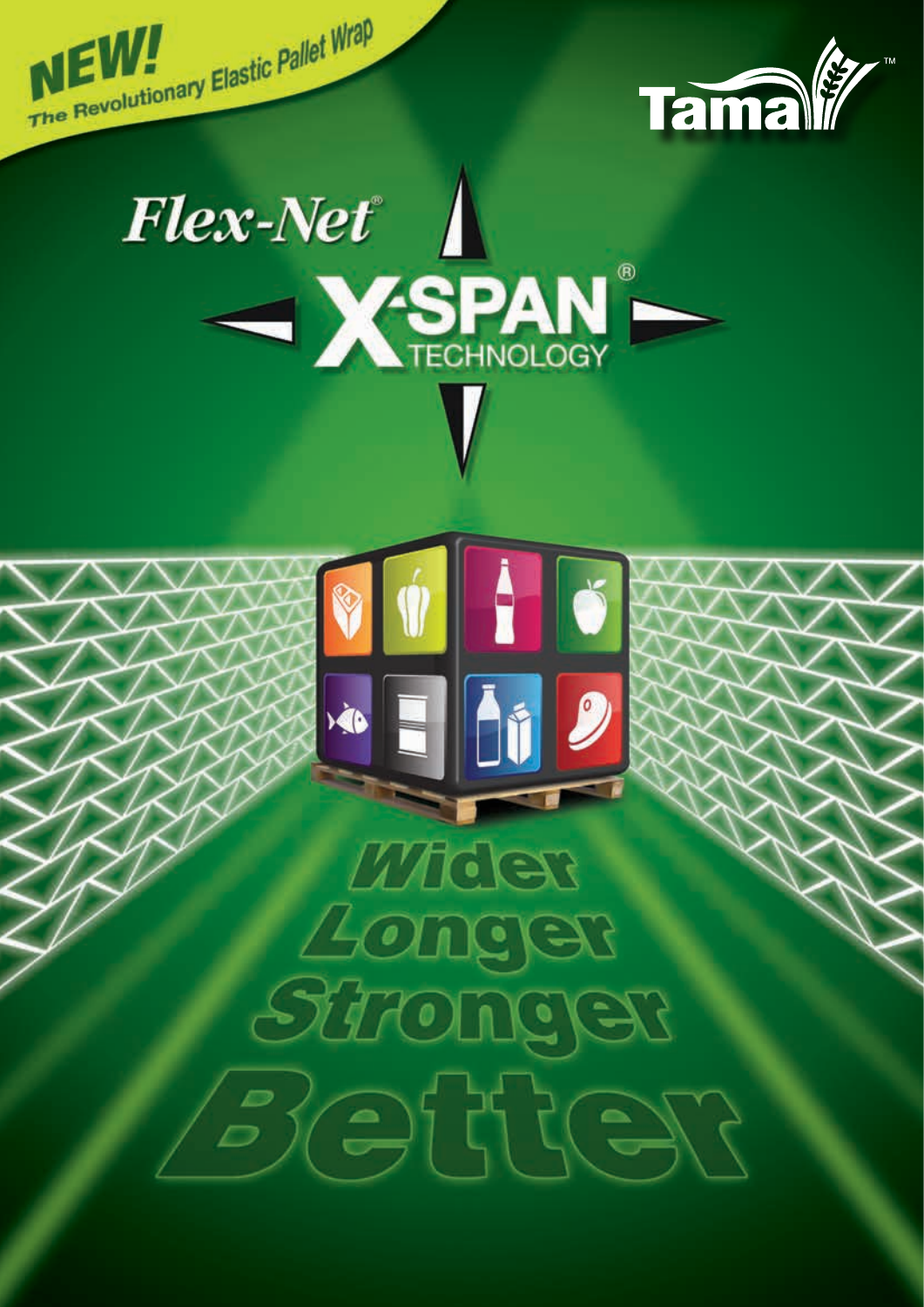Flex-Net<sup>®</sup> is uniquely suited to hand application, eliminating the need for physical strength to achieve the required tension. The net's elasticity makes it as easy to apply as stretch film, making it a very convenient, economical and effective way to wrap any load in any .conditions

Flex-Net<sup>®</sup> X-SPAN<sup>®</sup> is highly compressible and easy to dispose of. Net removed from the pa llet will take up less then one third of the space of waste removed from a pallet wrapped by other methods, and it will weigh much less.







Flex-Net<sup>®</sup> X-SPAN<sup>®</sup> keeps its width when stretched as much as 50%, allowing faster cycle and more economical wrap, saving time and money.

When wrapping irregularly shaped or incomplete loads, the elasticity of the Flex-Net<sup>®</sup> X-SPAN<sup>®</sup> will hold the load firmly, gripping every curve and covering every gap.





### *NEW*

Flex-Net<sup>®</sup> X-SPAN<sup>®</sup> is highly elastic and stretches at least 50% for more yield per roll.

Flex-Net<sup>®</sup> X-SPAN<sup>®</sup> before stretching

Flex-Net<sup>®</sup> X-SPAN<sup>®</sup> stretched to 50%

The 3rd dimension of stability.

## *NEW*



All known features of the Flex-Net are now in the new line of X-SPAN<sup>®</sup> products:

*100% recyclable.* 

Flex-Net<sup>®</sup> X-SPAN<sup>®</sup> requires far less machine tension than ordinary, non-stretch netting, while still maintaining its superior load security.

Flex-Net<sup>®</sup> X-SPAN<sup>®</sup> when wrapped over the top of the load, supplies the 3rd dimension of stability.

Due to its unique Built-in Memory, Flex-Net<sup>®</sup> X-SPAN<sup>®</sup> enables the load to be wrapped with little or no overlap  $(0-10\%)$  – which means money savings over other less efficient wrapping methods.





# FlexNet® X-SPAN®— the new improved stretch net with 50% elongation **Keeps its original width, enlarges wrapping surface and saves you time!**

*Flex-Net<sup>®</sup> X-SPAN<sup>®</sup> leads the way in both agricultural* and industrial settings due to its aggressive memory. **The new X-SPAN Technology is a real revolution in** *the pallet net world, since the net stretches further* without losing width.